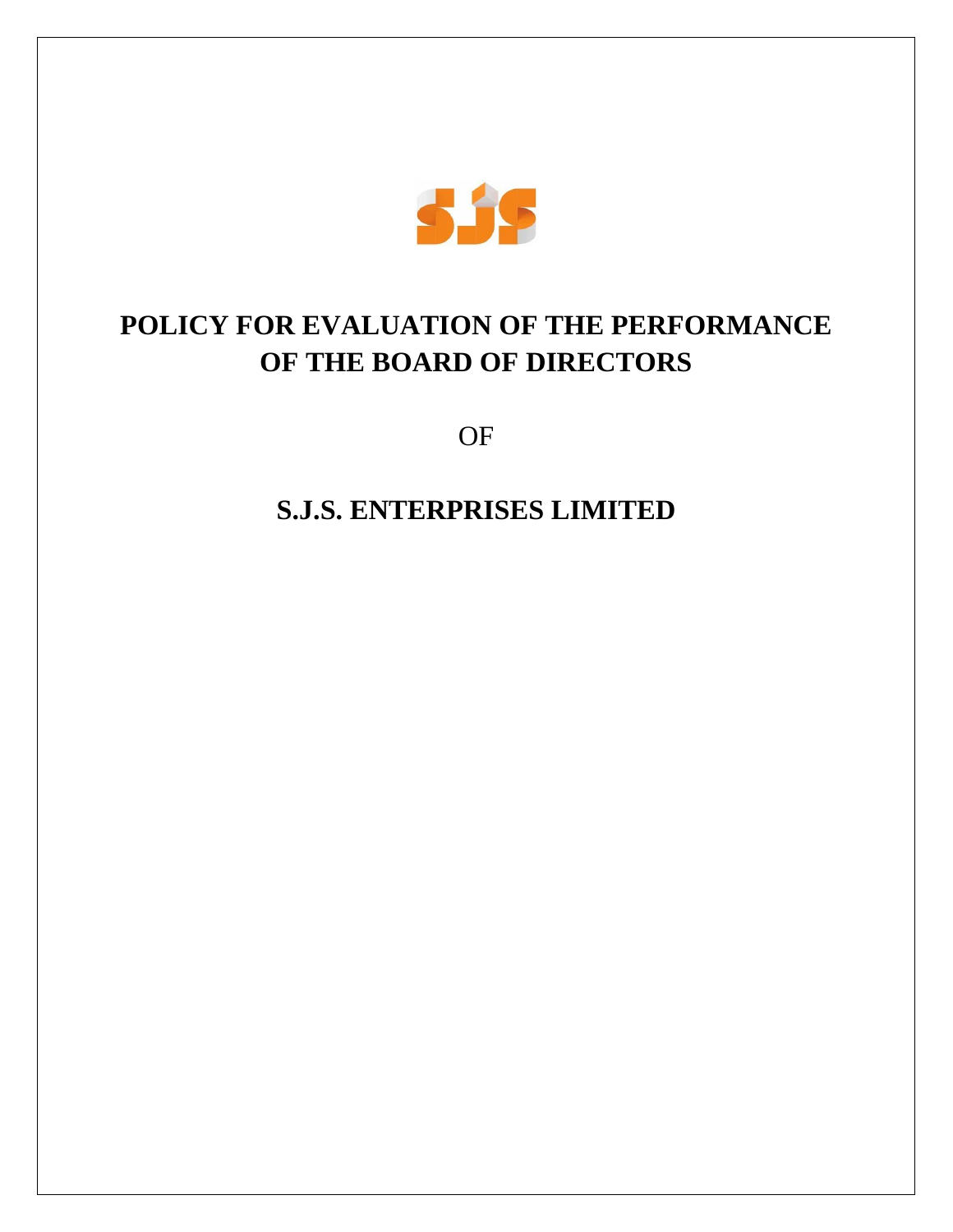

#### **1. Introduction**

S.J.S. Enterprises Limited believes in conducting its affairs in a fair and transparent manner by adopting the highest standards of professionalism, honesty, integrity and ethical behaviour, in consonance with the Company's Code of Conduct for Board of Directors and Senior Management Personnel. The honesty, integrity and sound judgement and performance of the Directors and the senior management are key criteria for the success and for building a good reputation of the Company. Each Director and executive in the senior management is expected to comply with the letter and spirit of this Policy. Any actual or potential violation of this above code and this Policy by the Directors would be the matter of serious concern for the Company.

Therefore, the Company has formulated this Policy to comply with various provisions under the Act and the Listing Regulations and also the formal annual evaluation made by the Board of its own performance (selfappraisals) and that of its committees and individual Directors as mentioned under the clause (p) of subsection (3) of Section 134 of the Act. The Committee shall evaluate the performance of each Director as per sub section (2) of Section 178 of the Act and based on the functions of the Independent Directors as indicated under Schedule IV (as per Section 149) annexed to the Act. Regulation 19(4) of the Listing Regulations read with Part D of Schedule II provides that the NRC shall formulate a criteria for evaluation of performance of independent directors and the Board and determine whether to extend or continue the term of appointment of an independent director based on the evaluation reports.

This Policy has been adopted by the Board on  $19<sup>th</sup>$  July, 2021.

#### **2. Definitions**

- i. "**Act**" means the Companies Act, 2013, as amended from time to time and the rules made thereunder;
- ii. "**Company**" means S.J.S. Enterprises Private Limited
- iii. **"Committee**" shall mean the Nomination and Remuneration Committee of the Board of Directors formed under the provisions of Section 178 of Act.
- iv. "**Director**" or "**Board**" means the Director or the Board, in relation to the Company, and deemed to include the collective body of the Board of Directors of the Company including the Chairman of the Company.
- v. "**Independent Director**" shall mean an Independent Director as defined under Section 2(47) to be read with Section 149 (5) of the Act.
- vi. "**Listing Regulations**" means Securities Exchange Board of India (Listing Obligations and Disclosure Requirements) Regulations, 2015, as amended
- vii. "**Nomination and Remuneration Committee**" or "**NRC**" means the Nomination and Remuneration Committee of the Board constituted pursuant to the provisions of Section 178 of the Act and Regulation 19 of the Regulations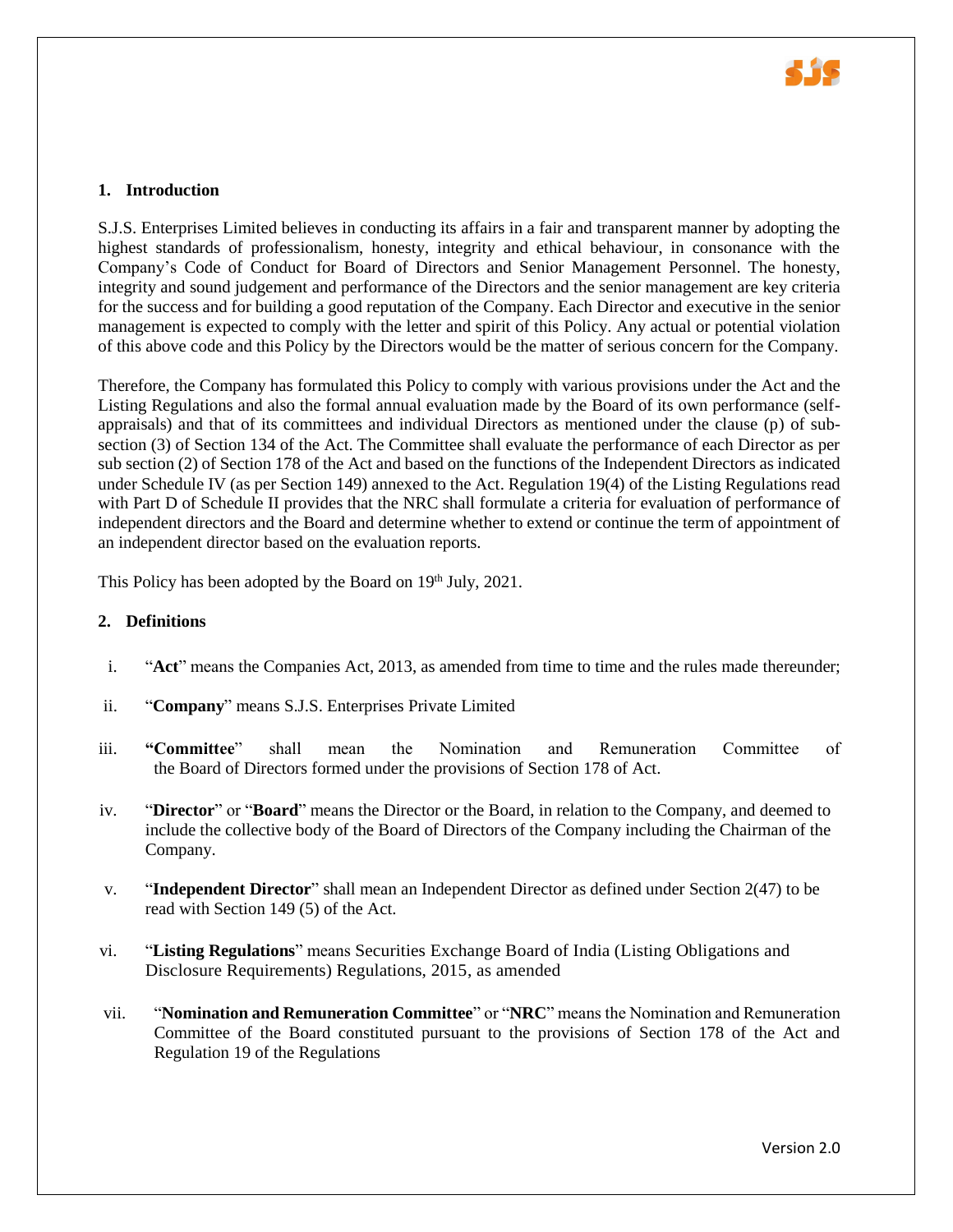

viii. "**Policy**" shall mean this Policy for Evaluation of performance of Board of Directors of the Company.

# **3. Objective**

The object of this Policy is to formulate the procedures and prescribe the criteria to evaluate the performance of the entire Board. Further, to adopt best practices to manage the affairs of the Company in a seamless manner and ensure sustained long term value creation for stakeholders by achieving good corporate governance.

# **4. Various Kinds of Performance Evaluation**

A. **APPRAISAL SYSTEM:** Appraisal of each Director of the Company shall be based on the criteria as mentioned in Clause 6 of this Policy. This appraisal is mandatory and will be done under the provision of the clause (p) of sub section (3) of Section 134 of the Act. The said appraisal shall be undertaken at least once annually.

# **B. EVALUATION OF THE PERFORMANCE**

The Committee shall evaluate the performance of each Director under the Nomination and Remuneration Policy of the Company framed in accordance with the provisions of Section 178 of the Act and based on their functions as mentioned in the Code of Conduct of the Directors and Senior Management Personnel and the criteria for the evaluation of the performance as prescribed in the clause 6 of this Policy.

Evaluation of Independent Director shall be carried on by the entire Board which shall include –

(a) performance of the Directors; and

(b) fulfilment of the independence criteria as specified in the Listing Regulations and their independence from the management. The Directors who are subject to evaluation shall not be allowed to participate.

Based on the performance evaluation of each and every Director and the chairman of the Company, the Committee shall provide the ratings based on each criteria and sub-criteria.

# **C. EFFECTIVENESS OF THE BOARD**

Based on the ratings given by the Committee to each Director, the overall effectiveness of the Board shall be measured and accordingly the Board shall decide the appointments, re-appointments and removal of the non-performing Directors of the Company.

# **5. SEPARATE MEETING FOR EVALUATION OF PERFORMANCE OF BOARD MEMBERS**

Evaluation of the executive Directors shall be carried out by entire Board except the executive Director being evaluated. The meeting for the purpose of evaluation of performance of Board members shall be held at least once in a year and the Company shall disclose the criteria laid down by the Committee for performance evaluation on its web site for the reference and also in the annual report of the Company.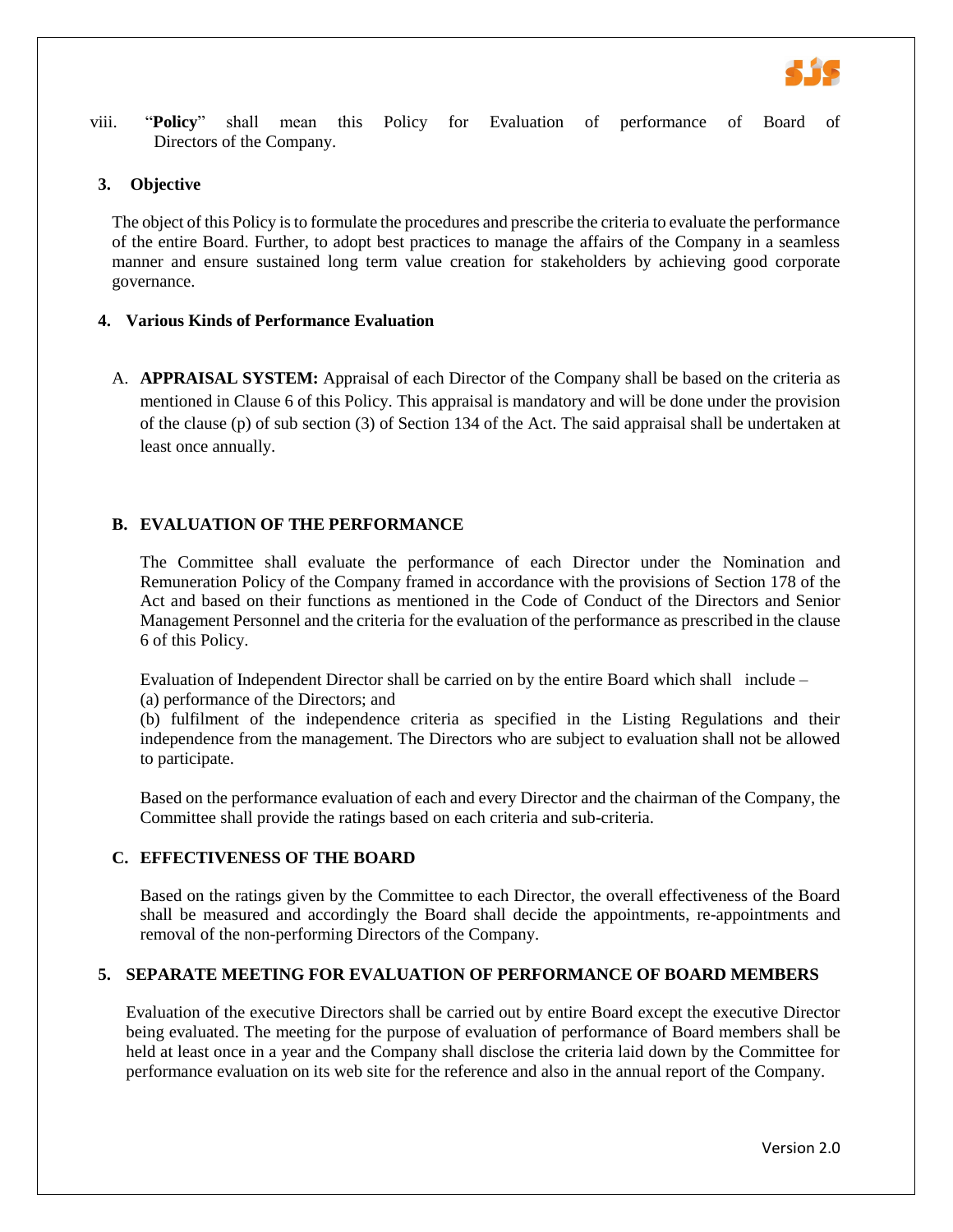

# **6. CRITERIA FOR EVALUATION OF PERFORMANCE**

The Committee has laid down the criteria for evaluation of performance of executive Directors, Independent Directors, Chairman and the Board:

- 1. Participation and attendance in Board and Committee meetings actively and consistently
- 2. Prepare adequately for Board and Committee meetings
- 3. Contributes to strategy and other areas impacting company's performance
- 4. Brings his/her experience and credibility to bear on the critical areas of performance of the organization
- 5. Keeps updated knowledge of his/her areas of expertise and other important areas
- 6. Communicates in open and constructive manner
- 7. Gives fair chance to other members to contribute, participates actively in the discussions and in consensus oriented
- 8. Helps to create brand image of the Company and helps the company wherever possible to resolve issues, if any
- 9. Actively contributes towards growth of the Company
- 10. Conduct himself/herself in a manner that is ethical and consistent with the laws of land

#### **7. PROCEDURE TO RATE THE PERFORMANCE**

Based on evaluation criteria, the Committee and the Board shall rate the performance of the each and every Director. The performance rating shall be given within minimum 1 and maximum 10 categories, the rating 1 being least effective and 10 being most effective. Based on the rating of performance the Board can decide the strategy to extend or continue the term of appointment or to introduce new candidate as a member of the Board or retirement of the member based on his/her performance rating as to create and maintain the most effective and powerful top level management of the Company for its future growth, expansion, diversification and also to maximize the returns on investments to the stakeholders of the Company.

An indicative form of the Board member feedback is set out below:

# **COMPANY – BOARD MEMBER FEEDBACK**

The Company believes in value for its stakeholders through ethical processes and integrity. The Board plays a very important role in ensuring the Company's performance is monitored and timely inputs are given to enhance its performance and set the right direction for growth. Hence it is important that every individual Board member effectively contributes in the Board deliberations.

Name of the Director:

#### Rating scale shall be 1 to 10 (1 being least effective and 10 being most effective)

| <b>Question</b>                                                                              | Rating | <b>Remark</b> |
|----------------------------------------------------------------------------------------------|--------|---------------|
| 1. Participation and attendance in Board and Committee meetings actively<br>and consistently |        |               |
| 2. Prepare adequately for Board and Committee meetings                                       |        |               |